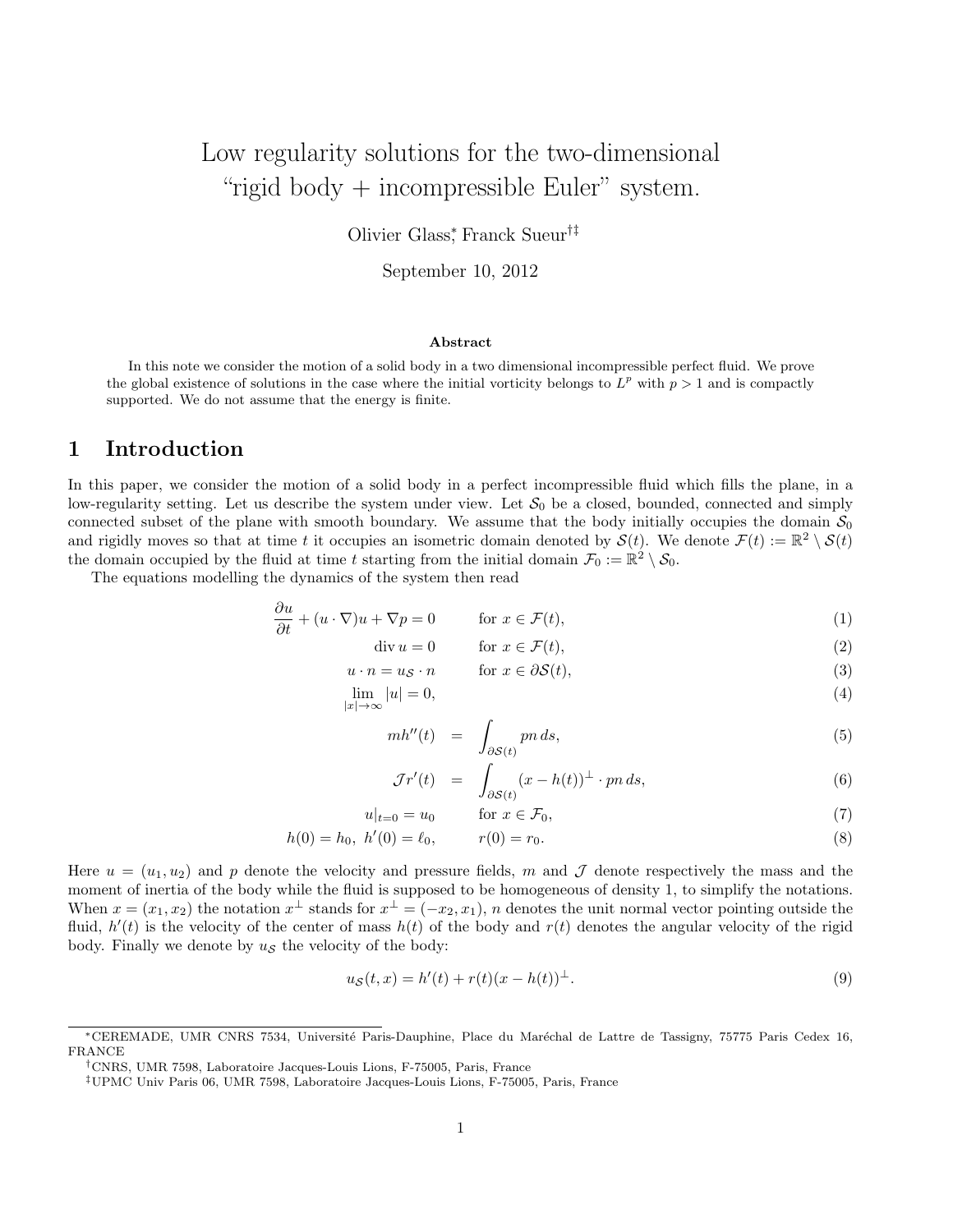Without loss of generality and for the rest of the paper, we assume from now on that

 $h_0 = 0,$ 

which means that the body is centered at the origin at the initial time  $t = 0$ .

The equations (1) and (2) are the incompressible Euler equations, the condition (3) means that the boundary is impermeable and the equations (5) and (6) are the Newton's balance law for linear and angular momenta.

The main goal of this paper is to prove the global existence of some solutions this system in the case where

$$
u_0 \in \tilde{L}^2 := L^2(\mathcal{F}_0) \oplus \mathbb{R}H_0,\tag{10}
$$

$$
w_0 := \operatorname{curl} u_0 \in L_c^p(\mathcal{F}_0), \text{ with } p > 1.
$$
\n
$$
(11)
$$

Above

$$
H_0(x) := \frac{x^{\perp}}{|x|^2} \text{ for } x \in \mathcal{F}_0,
$$

and the notation  $L_c^p(\mathcal{F}_0)$  denotes the subset of the functions in  $L^p(\mathcal{F}_0)$  which are compactly supported in the closure of  $\mathcal{F}_0$ . Note in particular that  $u_0$  is not necessarily of finite energy.

Our result below extends the result [9] of Wang and Xin where it is assumed that the vorticity  $w_0$  belongs to  $L^1 \cap L^p$  with  $p \in (\frac{4}{3}, +\infty]$  (but is not necessarily compactly supported) and that the solution has finite energy; it also extends the result of [4] where it is assumed that the vorticity  $w_0$  belongs to  $L^p$  with  $p \in (2, +\infty]$  and is compactly supported, with possibly infinite kinetic energy. Also, this provides a counterpart of the results by DiPerna and Majda [1] about the global existence of weak solutions in the case of the fluid alone when the vorticity belongs in  $L^1 \cap L^p$  with  $p > 1$ . Let us also mention that the global existence and uniqueness of finite energy classical solutions to the problem (1)–(8) has been tackled by Ortega, Rosier and Takahashi in [8]. This result was extended in [3] to the case of infinite energy.

# 2 Main result

Before giving the main statement of this paper, let us give our definition of a weak solution. This relies on a change of variable which we now describe.

Since  $S(t)$  is obtained from  $S_0$  by a rigid motion, there exists a rotation matrix

$$
Q(t) := \begin{bmatrix} \cos \theta(t) & -\sin \theta(t) \\ \sin \theta(t) & \cos \theta(t) \end{bmatrix},
$$

such that the position  $\eta(t, x) \in \mathcal{S}(t)$  at the time t of the point fixed to the body with an initial position x is

$$
\eta(t, x) := h(t) + Q(t)x.
$$

The angle  $\theta$  satisfies

$$
\theta'(t) = r(t),
$$

and we choose  $\theta(t)$  such that  $\theta(0) = 0$ .

In order to transfer the equations in the body frame we apply the following isometric change of variable:

$$
\begin{cases}\nv(t,x) = Q(t)^T u(t, Q(t)x + h(t)), \\
q(t,x) = p(t, Q(t)x + h(t)), \\
\ell(t) = Q(t)^T h'(t).\n\end{cases}
$$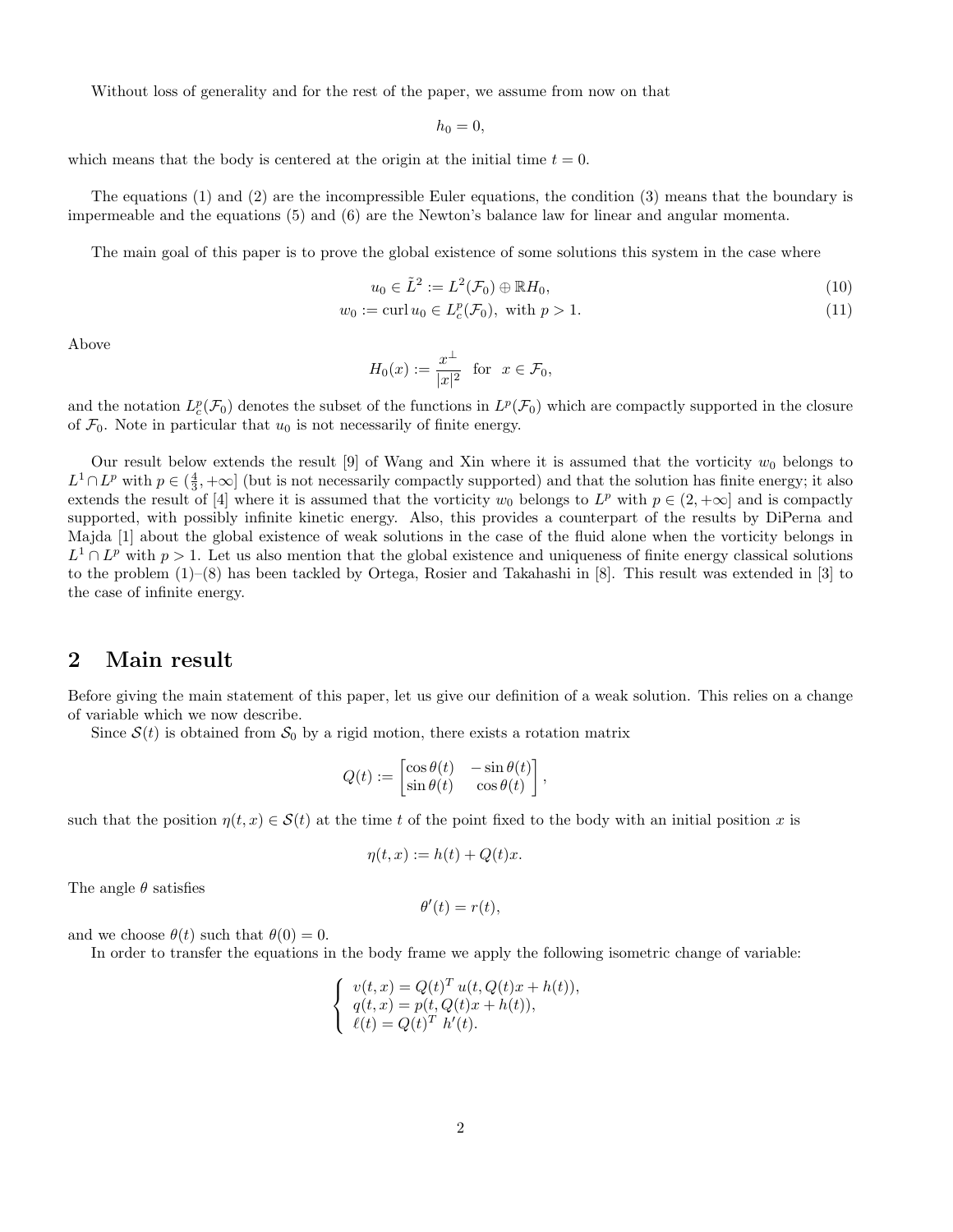so that the equations (1)-(8) become

$$
\frac{\partial v}{\partial t} + \left[ (v - \ell - rx^{\perp}) \cdot \nabla \right] v + rv^{\perp} + \nabla q = 0 \qquad x \in \mathcal{F}_0,
$$
\n(12)

$$
\operatorname{div} v = 0 \qquad x \in \mathcal{F}_0,\tag{13}
$$

$$
v \cdot n = (\ell + rx^{\perp}) \cdot n \qquad x \in \partial S_0,\tag{14}
$$

$$
m\ell'(t) = \int_{\partial \mathcal{S}_0} qn \, ds - mr(\ell)^{\perp}, \tag{15}
$$

$$
\mathcal{J}r'(t) = \int_{\partial \mathcal{S}_0} x^{\perp} \cdot qn \, ds,\tag{16}
$$

$$
v(0,x) = v_0(x) \qquad x \in \mathcal{F}_0,\tag{17}
$$

$$
\ell(0) = \ell_0, \ r(0) = r_0. \tag{18}
$$

We also define

$$
\omega(t, x) := w(t, Q(t)x + h(t)) = \operatorname{curl} v(t, x).
$$

Taking the curl of the equation (12) we get

$$
\partial_t \omega + \left[ (v - \ell - rx^\perp) \cdot \nabla \right] \omega = 0 \text{ for } x \in \mathcal{F}_0. \tag{19}
$$

Let us now give a global weak formulation of the problem by considering —for the solution as well as for test functions— a velocity field on the whole plane, with the constraint to be rigid on  $S_0$ .

We introduce the following space

 $\mathcal{H} := \{ \Psi \in L^2_{loc}(\mathbb{R}^2) ; \text{ div } \Psi = 0 \text{ in } \mathbb{R}^2 \text{ and } D\Psi = 0 \text{ in } \mathcal{S}_0 \}, \text{ where } D\Psi := \nabla \Psi + \nabla \Psi^T.$ 

It is classical that

 $\mathcal{H} = \left\{ \Psi \in L^2_{loc}(\mathbb{R}^2) ; \text{ div } \Psi = 0 \text{ in } \mathbb{R}^2 \text{ and } \exists (\ell_{\Psi}, r_{\Psi}) \in \mathbb{R}^2 \times \mathbb{R}, \forall x \in \mathcal{S}_0, \Psi(x) = \ell_{\Psi} + r_{\Psi} x^{\perp} \right\},\$ 

and the  $(\ell_{\Psi}, r_{\Psi})$  above are unique.

Let us also introduce  $\tilde{\mathcal{H}}$  the set of the test functions  $\Psi$  in  $\mathcal{H}$  whose restriction  $\Psi|_{\overline{\mathcal{F}_0}}$  to the closure of the fluid domain belongs to  $C_c^1(\overline{\mathcal{F}_0})$ , and, for  $T > 0$ ,  $\mathcal{H}_T$  the set of the test functions  $\Psi$  in  $C^1([0,T];\mathcal{H})$  whose restriction  $\Psi|_{[0,T]\times\overline{\mathcal{F}_0}}$  to the closure of the fluid domain belongs to  $C_c^1([0,T]\times\overline{\mathcal{F}_0})$ .

When  $(\overline{u}, \overline{v}) \in \mathcal{H} \times \tilde{\mathcal{H}}$ , we denote by

$$
(\overline{u},\overline{v})_{\rho} := \int_{\mathbb{R}^2} (\rho \xi_{\mathcal{S}_0} + \xi_{\mathcal{F}_0}) \overline{u} \cdot \overline{v} = m \ell_u \cdot \ell_v + \mathcal{J} r_u r_v + \int_{\mathcal{F}_0} u \cdot v,
$$

where the notation  $\xi_A$  stands for the characteristic function of the set  $A, u \in L^2_{loc}(\mathcal{F}_0)$  denotes the restrictions of  $\overline{u}$ to  $\mathcal{F}_0$  and  $\rho$  denotes the density in the solid body. Note that this density is related to m and  $\mathcal J$  by

$$
m = \int_{\mathcal{S}_0} \rho(x) dx \text{ and } \mathcal{J} = \int_{\mathcal{S}_0} \rho(x) |x|^2 dx.
$$

Our definition of a weak solution is the following.

**Definition 1** (Weak Solution). Let us be given  $\overline{v}_0 \in \mathcal{H}$  and  $T > 0$ . We say that  $\overline{v} \in C([0, T]; \mathcal{H} - w)$  is a weak solution of (12)–(18) in [0, T] if for any test function  $\Psi \in \tilde{\mathcal{H}}_T$ ,

$$
(\Psi(T,\cdot),\overline{v}(T,\cdot))_{\rho} - (\Psi(0,\cdot),\overline{v}_0)_{\rho} = \int_0^T \left(\frac{\partial \Psi}{\partial t},\overline{v}\right)_{\rho} dt
$$

$$
+ \int_0^T \int_{\mathcal{F}_0} v \cdot \left( \left(v - \ell_v - r_v x^{\perp} \right) \cdot \nabla \right) \Psi \, dx \, dt - \int_0^T \int_{\mathcal{F}_0} r_v v^{\perp} \cdot \Psi \, dx \, dt - \int_0^T m r_v \, \ell_v^{\perp} \cdot \ell_{\Psi} \, dt.
$$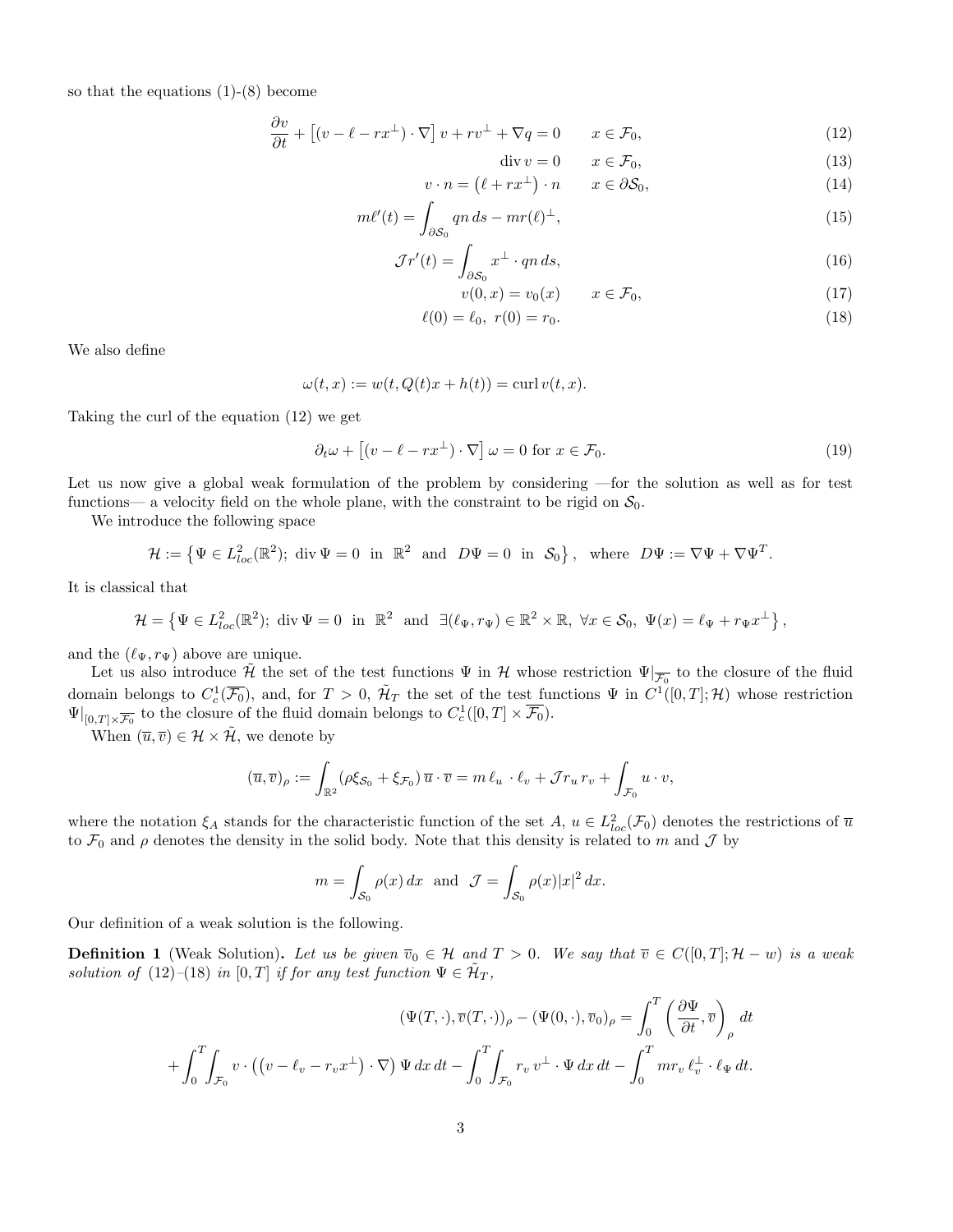Definition 1 is legitimate since a classical solution of  $(12)$ – $(18)$  in  $[0, T]$  is also a weak solution. This follows easily from an integration by parts in space which provides

$$
(\partial_t \overline{v}, \Psi)_{\rho} = \int_{\mathcal{F}_0} v \cdot ((v - \ell_v - r_v x^{\perp}) \cdot \nabla) \Psi dx - \int_{\mathcal{F}_0} r_v v^{\perp} \cdot \Psi dx - mr_v \ell_v^{\perp} \cdot \ell_\Psi,
$$
\n(20)

and then from an integration by parts in time.

In the sequel we will often drop the index of  $\ell_v$  and  $r_v$  and we will therefore rather write  $\ell$  and r. We will equivalently say that  $(\ell, r, v)$  is a weak solution of (12)–(18).

One has the following result of existence of weak solutions for the above system, the initial position of the solid being given.

**Theorem 1.** Let  $p > 1$  and  $T > 0$ . For any  $v_0 \in \tilde{L}^2$ ,  $(\ell_0, r_0) \in \mathbb{R}^2 \times \mathbb{R}$ , such that:

$$
\operatorname{div} v_0 = 0 \text{ in } \mathcal{F}_0 \quad \text{and} \quad v_0 \cdot n = (\ell_0 + r_0 x^\perp) \cdot n \text{ on } \partial \mathcal{S}_0,\tag{21}
$$

and  $\omega_0 := \text{curl } v_0$  satisfies (11), there exists a weak solution of the system such that  $\omega \in L^{\infty}(0,T;(L^1 \cap L^p)(\mathcal{F}_0)).$ 

The rest of the paper is devoted to the proof of Theorem 1.

# 3 Representation of the velocity in the body frame

In this section, we study the elliptic div/curl system which allows to pass from the vorticity to the velocity field, in the body frame. We do not claim any originality here, but rather collect some well-known properties which will be useful in the sequel. We refer here for instance to [2, 6, 7, 5, 4].

#### 3.1 Green's function and Biot-Savart operator

We denote by  $G(x, y)$  the Green's function of  $\mathcal{F}_0$  with Dirichlet boundary conditions. We also introduce the function  $K(x,y) = \nabla^{\perp} G(x,y)$  known as the kernel of the Biot-Savart operator  $K[\omega]$  which therefore acts on  $\omega \in L_c^p(\mathcal{F}_0)$ through the formula

$$
K[\omega](x) = \int_{\mathcal{F}_0} K(x, y)\omega(y) dy.
$$
 (22)

Then  $K[\omega]$  belongs to  $L^2(\mathcal{F}_0) \cap W^{1,p}(\mathcal{F}_0)$ , is divergence-free and tangent to the boundary, satisfies curl  $K[\omega] = \omega$  in  $\mathcal{F}_0$  and its circulation around  $\partial \mathcal{S}_0$  is given by

$$
\int_{\partial S_0} K[\omega] \cdot \tau ds = - \int_{\mathcal{F}_0} \omega dx,
$$

where  $\tau$  is the tangent unit vector field on  $\partial \mathcal{S}_0$ .

Moreover, there exists  $C > 0$  (depending only on  $\mathcal{F}_0$ , on supp  $\omega$  and on p) such that for any  $\omega \in L_c^p(\mathcal{F}_0)$ ,

$$
||K[\omega]||_{L^2(\mathcal{F}_0)} + ||\nabla K[\omega]||_{L^p(\mathcal{F}_0)} \leqslant C ||\omega||_{L^p(\mathcal{F}_0)}.
$$

### 3.2 Harmonic field

To take the velocity circulation around the body into account, the following vector field will be useful. There exists a unique solution  $H$  vanishing at infinity of

$$
\text{div } H = 0 \quad \text{for } x \in \mathcal{F}_0,
$$
  
\n
$$
\text{curl } H = 0 \quad \text{for } x \in \mathcal{F}_0,
$$
  
\n
$$
H \cdot n = 0 \quad \text{for } x \in \partial \mathcal{S}_0,
$$
  
\n
$$
\int_{\partial \mathcal{S}_0} H \cdot \tau \, ds = 1.
$$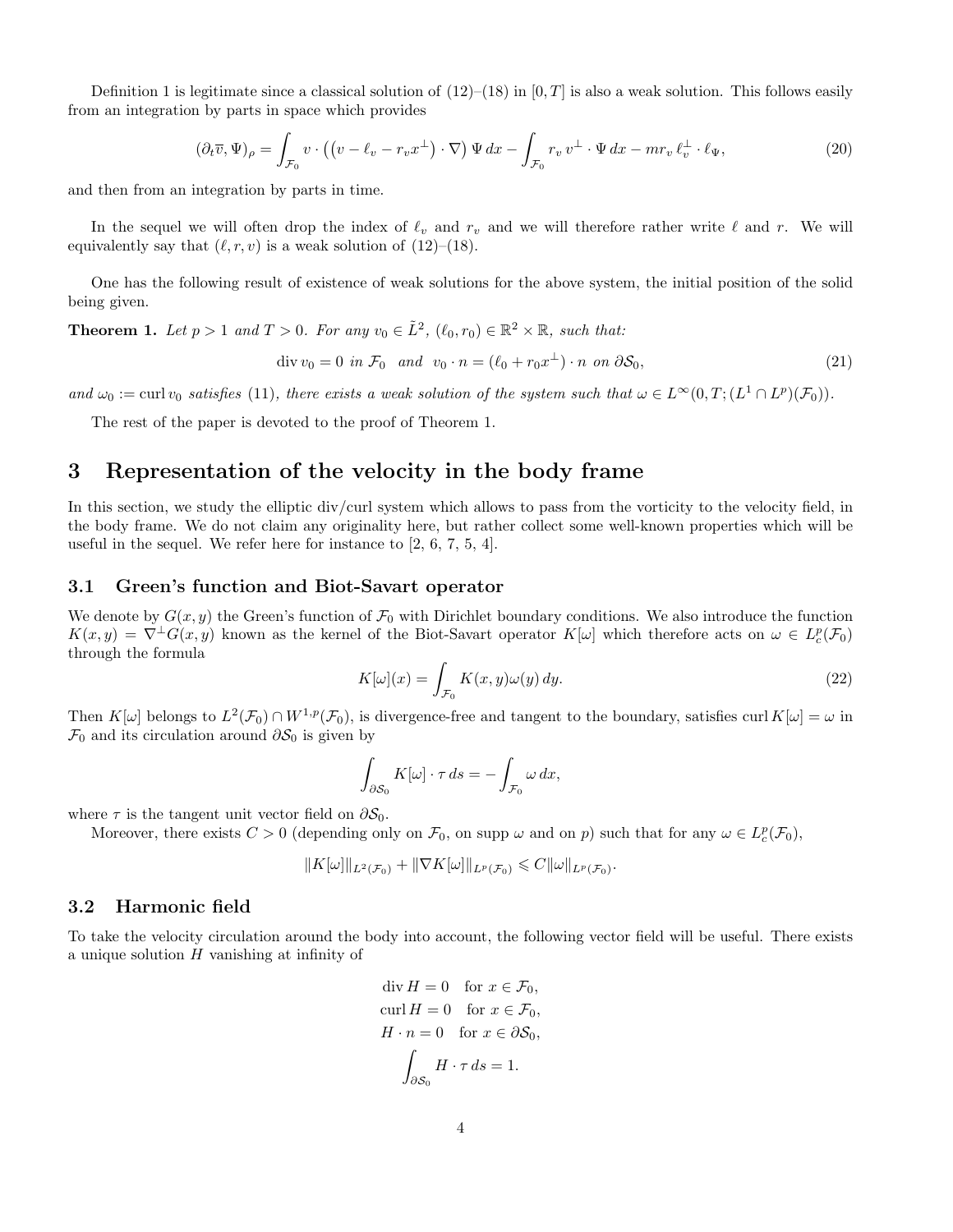This solution is smooth and decays like  $1/|x|$  at infinity. We also have:

$$
\nabla H \in L^{\infty}(\mathcal{F}) \text{ and } H - \frac{x^{\perp}}{2\pi|x|^{2}}, \ \nabla H, \ H^{\perp} - x^{\perp} \cdot \nabla H \in L^{2}(\mathcal{F}). \tag{23}
$$

Let us stress in particular that the second estimate above yields

$$
\tilde{L}^2 = L^2(\mathcal{F}_0) \oplus \mathbb{R}H.
$$

Therefore in the sequel we will rather use this last decomposition than (10).

### 3.3 Kirchoff potentials

Now to lift harmonically the boundary conditions, we will make use of the Kirchoff potentials, which are the solutions  $\Phi := (\Phi_i)_{i=1,2,3}$  of the following problems:

$$
-\Delta\Phi_i = 0 \quad \text{for } x \in \mathcal{F}_0,\tag{24}
$$

$$
\Phi_i \longrightarrow 0 \quad \text{for } x \to \infty,\tag{25}
$$

$$
\frac{\partial \Phi_i}{\partial n} = K_i \quad \text{for } x \in \partial \mathcal{F}_0,
$$
\n(26)

where

$$
(K_1, K_2, K_3) := (n_1, n_2, x^{\perp} \cdot n). \tag{27}
$$

These functions are smooth and decay at infinity as follows:

$$
\nabla \Phi_i = \mathcal{O}\left(\frac{1}{|x|^2}\right) \text{ and } \nabla^2 \Phi_i = \mathcal{O}\left(\frac{1}{|x|^3}\right) \text{ as } x \to \infty.
$$

### 3.4 Velocity decomposition

Using the functions defined above, we deduce the following proposition.

**Proposition 1.** Let  $p > 1$ . Let us be given  $\omega \in L_c^p(\mathcal{F}_0)$ ,  $\ell$  in  $\mathbb{R}^2$ , r and  $\gamma$  in  $\mathbb{R}$ . Then there is a unique solution v in  $\tilde{L}^2 \cap W^{1,p}_{loc}(\mathcal{F}_0)$  of

$$
\begin{cases}\n\text{div } v = 0, & \text{for } x \in \mathcal{F}_0, \\
\text{curl } v = \omega & \text{for } x \in \mathcal{F}_0, \\
v \cdot n = (\ell + rx^{\perp}) \cdot n & \text{for } x \in \partial \mathcal{S}_0, \\
v \rightarrow 0 & as < x \rightarrow \infty, \\
\int_{\partial \mathcal{S}_0} v \cdot \tau \, ds = \gamma.\n\end{cases}
$$

Moreover v is given by

$$
v = K[\omega] + (\gamma + \alpha)H + \ell_1 \nabla \Phi_1 + \ell_2 \nabla \Phi_2 + r \nabla \Phi_3, \text{ with } \alpha := \int_{\mathcal{F}_0} \omega \, dx.
$$

Finally, there exists  $C > 0$  (depending only on  $\mathcal{F}_0$ , on supp  $\omega$  and on p) such that for any  $\omega \in L_c^p(\mathcal{F}_0)$ ,

$$
\|\nabla v\|_{L^p(\mathcal{F}_0)} \leqslant C(\|\omega\|_{L^p(\mathcal{F}_0)} + |\ell| + |r| + |\gamma|).
$$

# 4 Regularization of the initial data

A general strategy for obtaining a weak solution is to regularize the initial data so that one gets a sequence of initial data which generate some classical solutions, and then to pass to the limit with respect to the regularization parameter in the weak formulation of the equations. We first benefit from the previous section to establish the following approximation result which will be applied to the initial data in the sequel. Let  $(\ell_0, r_0, v_0)$  as in Theorem 1. According to Proposition 1 the function

$$
\tilde{v}_0 := v_0 - \beta H
$$
, where  $\beta := \gamma + \alpha$ ,

belongs to  $L^2(\mathcal{F}_0)$ .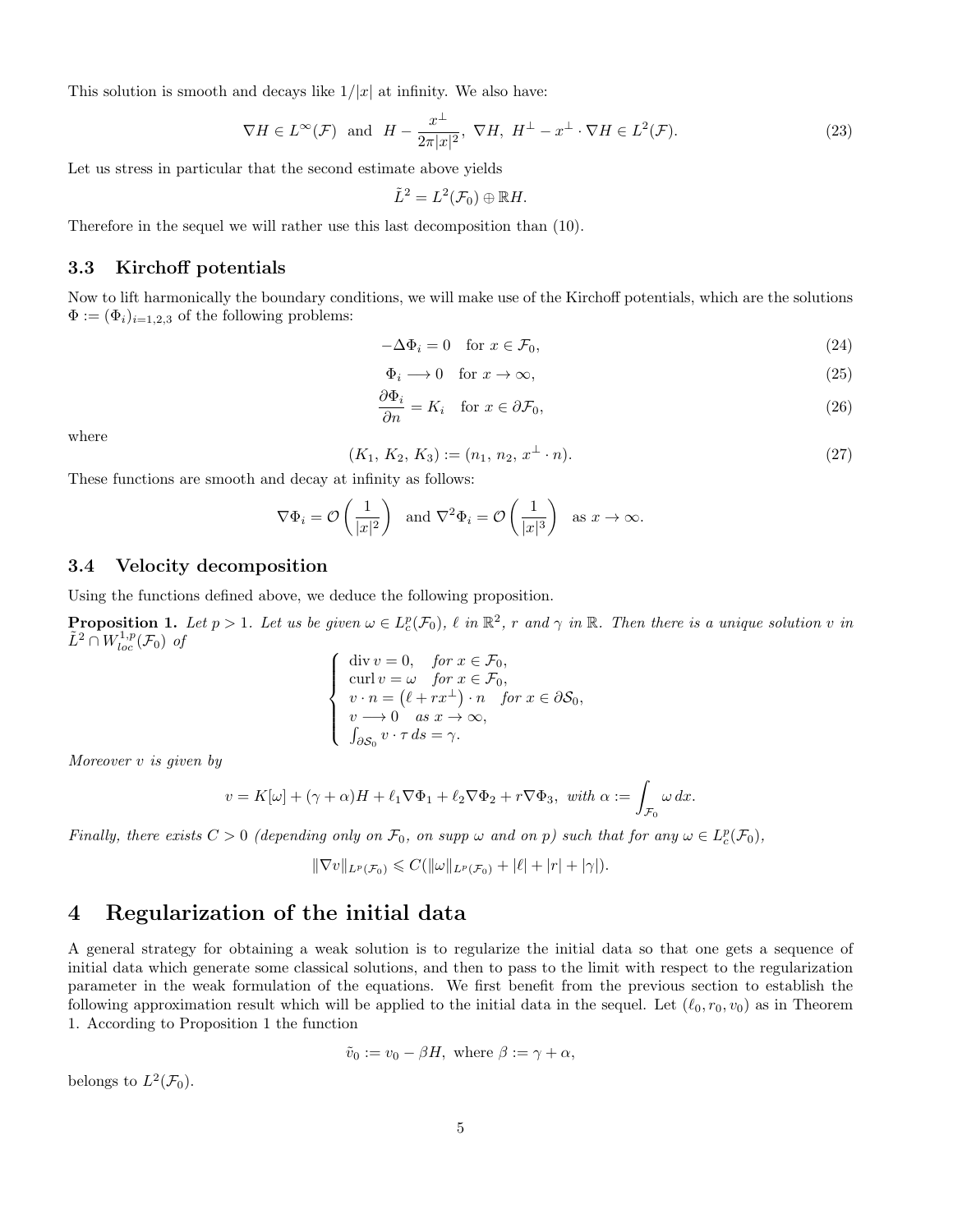**Proposition 2.** There exists  $(v_0^n)_n$  in  $\tilde{L}^2$ , satisfying (21) with the same right hand side, such that

$$
\int_{\partial S_0} v_0^n \cdot \tau ds = \int_{\partial S_0} v_0 \cdot \tau ds,
$$
  

$$
(v_0^n - \beta H)_n \longrightarrow \tilde{v}_0 \text{ in } L^2(\mathcal{F}_0),
$$

and such that

$$
\omega^n := \operatorname{curl} v_0^n \longrightarrow \omega_0 \quad in \quad L^p(\mathcal{F}_0).
$$

*Proof.* Let us consider a sequence of smooth mollifiers  $(\eta_n)_n$  supported in a fixed compact subset of  $\mathbb{R}^2$  such that  $\int_{\mathcal{F}_0} \eta_n dx = 1$ . Let us denote by  $\overline{\omega}_0$  the extension of  $\omega_0$  by 0 in  $\mathcal{S}_0$ . We consider the functions  $\omega_0^n := (\eta_n * \overline{\omega}_0)|_{\mathcal{F}_0}$ obtained by restriction to  $\mathcal{F}_0$  of the convolution product  $\eta_n * \overline{\omega}_0$ . These functions  $\omega_0^n$  are smooth, supported in a compact K (not depending on n) of  $\overline{\mathcal{F}}_0$  and  $(\omega_0^n)_n$  converges to  $\omega_0$  in  $L^p$ . This in particular entails, thanks to the formula (22), that Z

$$
\int_{\partial S_0} \left( K[\omega_0^n] - K[\omega_0] \right) \cdot \tau \, ds = - \int_{\mathcal{F}_0} (\omega_0^n - \omega_0) dx \to 0.
$$

Then we define

$$
v_0^n = K[\omega_0^n] + \beta^n H + \ell_1 \nabla \Phi_1 + \ell_2 \nabla \Phi_2 + r \nabla \Phi_3, \text{ with } \beta^n := \beta + \int_{\mathcal{F}_0} (\omega_0^n - \omega_0) dx,
$$

which is convenient, according to the previous section.

### 5 A priori estimates

In this section we consider a smooth solution  $(\ell, r, v)$  of the problem (12)–(18) with, for any  $t \in [0, T]$ , supp  $\omega(t, \cdot)$ lying in a compact of  $\mathcal{F}_0$ . Our goal is to derive some a priori bounds satisfied by any such solution.

We introduce

$$
\tilde{v} := v - \beta H. \tag{28}
$$

Note that due to the support of the vorticity one has

$$
\tilde{v} = \mathcal{O}\left(\frac{1}{|x|^2}\right)
$$
 and  $\nabla \tilde{v} = \mathcal{O}\left(\frac{1}{|x|^3}\right)$  as  $x \to \infty$ . (29)

The results of this section will be applied in the sequel to the classical solutions generated by the approximation sequence of the previous section.

#### 5.1 Vorticity

Due to the equation of vorticity (19) and since we are considering regular solutions, the generalized enstrophies are conserved as time proceeds, in particular, we have for any  $t > 0$ ,

$$
\|\omega(t,\cdot)\|_{L^p(\mathcal{F}_0)} = \|w_0\|_{L^p(\mathcal{F}_0)}, \quad \|\omega(t,\cdot)\|_{L^1(\mathcal{F}_0)} = \|w_0\|_{L^1(\mathcal{F}_0)}.
$$
\n(30)

One has also the following conservations:

$$
\gamma = \int_{\partial S_0} v \cdot \tau \, ds = \int_{\partial S(t)} u \cdot \tau \, ds = \int_{\partial S_0} u_0 \cdot \tau \, ds,\tag{31}
$$

$$
\alpha = \int_{\mathcal{F}_0} \omega(t, x) dx = \int_{\mathcal{F}(t)} w(t, x) dx = \int_{\mathcal{F}_0} w_0(x) dx.
$$
\n(32)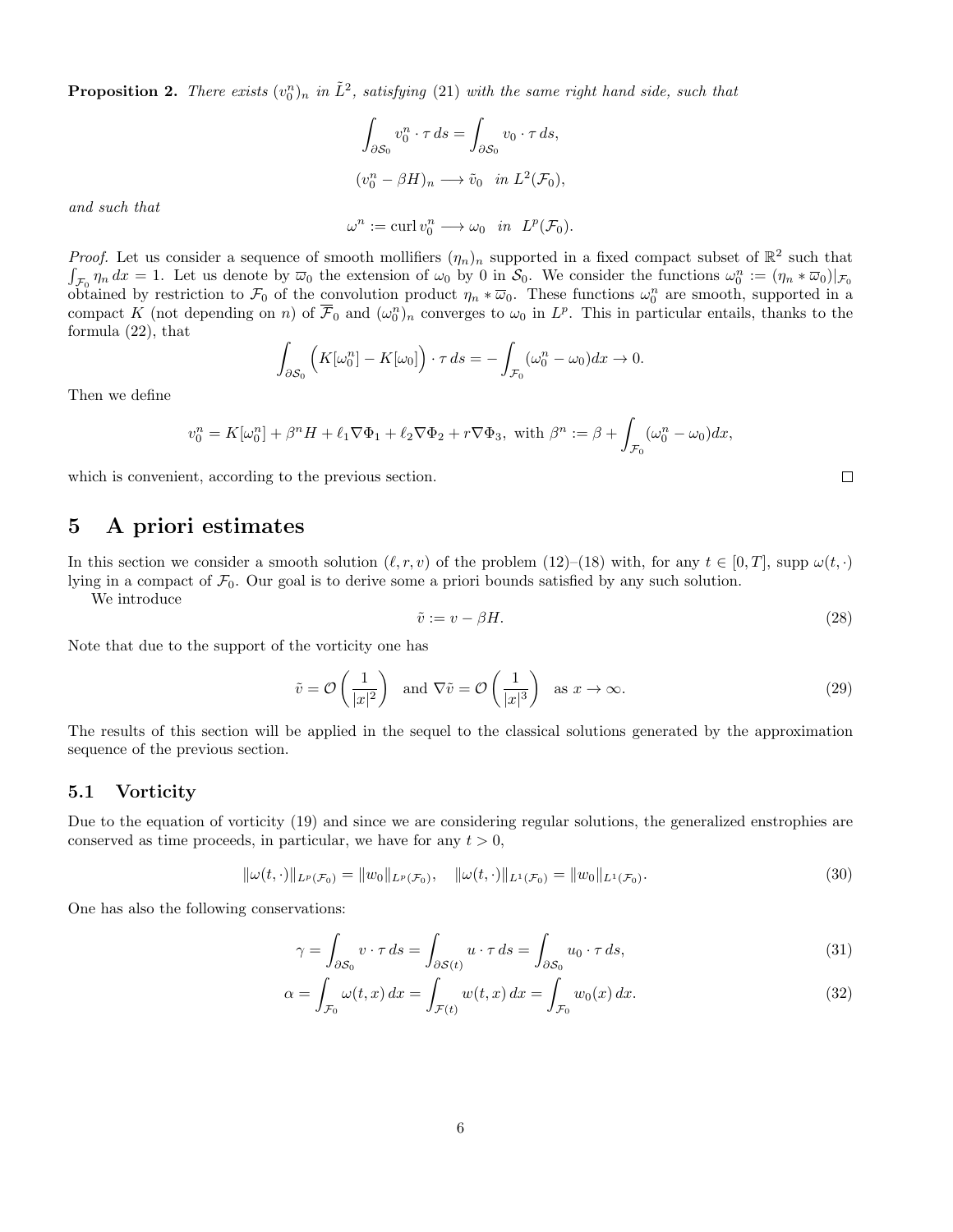### 5.2 Energy-like estimate

Despite the fact that we are not considering finite-energy solutions, we have the following result.

**Proposition 3.** There exists a constant  $C > 0$  (depending only on  $S_0$ , m, J, and  $\beta$ ) such that for any smooth solution  $(\ell, r, v)$  of the problem  $(12)$ – $(18)$  on the time interval  $[0, T]$ , the energy-like quantity defined by:

$$
E(t) := \frac{1}{2} \left( m\ell(t)^2 + \mathcal{J}r(t)^2 + \int_{\mathcal{F}_0} \tilde{v}(t,\cdot)^2 dx \right),
$$

satisfies the inequality

$$
E(t) \leqslant E(0)e^{Ct} + e^{Ct} - 1.
$$

Proof. We start by recalling that a classical solution satisfies (20), and we use the decomposition (28) in the left hand side and an integration by parts for the first term of the right hand side to get that for any test function  $\Psi \in \mathcal{H}_T$ ,

$$
m\,\ell'\cdot\ell_{\Psi}+\mathcal{J}r'r_{\Psi}+\int_{\mathcal{F}_0}\partial_t\tilde{v}\cdot\Psi=-\int_{\mathcal{F}_0}\Psi\cdot\left(\left(v-\ell-rx^{\perp}\right)\cdot\nabla\right)v+\int_{\mathcal{F}_0}rv^{\perp}\cdot\Psi-mr\ell^{\perp}\cdot\ell_{\Psi}.
$$

Then, by a standard regularization process, we observe that the previous identity is still valid for the test function Ψ defined by  $\Psi(t,x) = \tilde{v}(t,x)$  for  $(t,x)$  in  $[0,T] \times \mathcal{F}_0$  and  $\Psi(t,x) = \ell(t) + r(t)x^{\perp}$  for  $(t,x)$  in  $[0,T] \times \mathcal{S}_0$ . Hence we get:

$$
E'(t) = -\int_{\mathcal{F}_0} \tilde{v} \cdot ((v - \ell - rx^{\perp}) \cdot \nabla) v dx - \int_{\mathcal{F}_0} rv^{\perp} \cdot \tilde{v} dx
$$
  
\n
$$
= -\int_{\mathcal{F}_0} \tilde{v} \cdot ((v - \ell - rx^{\perp}) \cdot \nabla \tilde{v}) - \beta \int_{\mathcal{F}_0} \tilde{v} \cdot (\tilde{v} \cdot \nabla H) + \beta \int_{\mathcal{F}_0} \tilde{v} \cdot (\ell \cdot \nabla H) - \beta r \int_{\mathcal{F}_0} \tilde{v} \cdot (H^{\perp} - x^{\perp} \cdot \nabla H)
$$
  
\n
$$
- \beta^2 \int_{\mathcal{F}_0} \tilde{v} \cdot (H \cdot \nabla H)
$$
  
\n
$$
= \left[ I_1 + I_2 + I_3 + I_4 + I_5. \right]
$$

Integrating by parts we obtain that  $I_1 = 0$ , since  $v - \ell - rx^\perp$  is a divergence free vector field tangent to the boundary. Let us stress that there is no contribution at infinity because of the decay properties of the various fields involved, see (29).

On the other hand, using (23), we get that there exists  $C > 0$  depending only on  $\mathcal{F}_0$  such that

$$
|I_2| + |I_3| + |I_4| \leq C|\beta| \left( \int_{\mathcal{F}_0} \tilde{v}^2 dx + \ell^2 + r^2 \right).
$$

Let us now turn our attention to  $I_5$ . We first use that H being curl free, we have

$$
\int_{\mathcal{F}_0} \tilde{v} \cdot (H \cdot \nabla H) = \frac{1}{2} \int_{\mathcal{F}_0} (\tilde{v} \cdot \nabla) |H|^2
$$

and then an integration by parts and (14) to obtain

$$
\int_{\mathcal{F}_0} \tilde{v} \cdot (H \cdot \nabla H) dx = \frac{1}{2} \int_{\partial \mathcal{S}_0} (\tilde{v} \cdot n) |H|^2 ds = \frac{1}{2} \ell \cdot \int_{\partial \mathcal{S}_0} |H|^2 n ds + \frac{1}{2} r \int_{\partial \mathcal{S}_0} |H|^2 x^{\perp} \cdot n ds.
$$

We will make use of the following classical Blasius' lemma (cf. e.g. [4, Lemma 5])

**Lemma 1.** Let C be a smooth Jordan curve,  $f := (f_1, f_2)$  and  $g := (g_1, g_2)$  two smooth tangent vector fields on C. Then

$$
\int_{\mathcal{C}} (f \cdot g) n \, ds = i \left( \int_{\mathcal{C}} (f_1 - if_2)(g_1 - ig_2) \, dz \right)^*,\tag{33}
$$

$$
\int_{\mathcal{C}} (f \cdot g)(x^{\perp} \cdot n) ds = Re \left( \int_{\mathcal{C}} z(f_1 - if_2)(g_1 - ig_2) dz \right).
$$
\n(34)

where  $(\cdot)^*$  denotes the complex conjugation.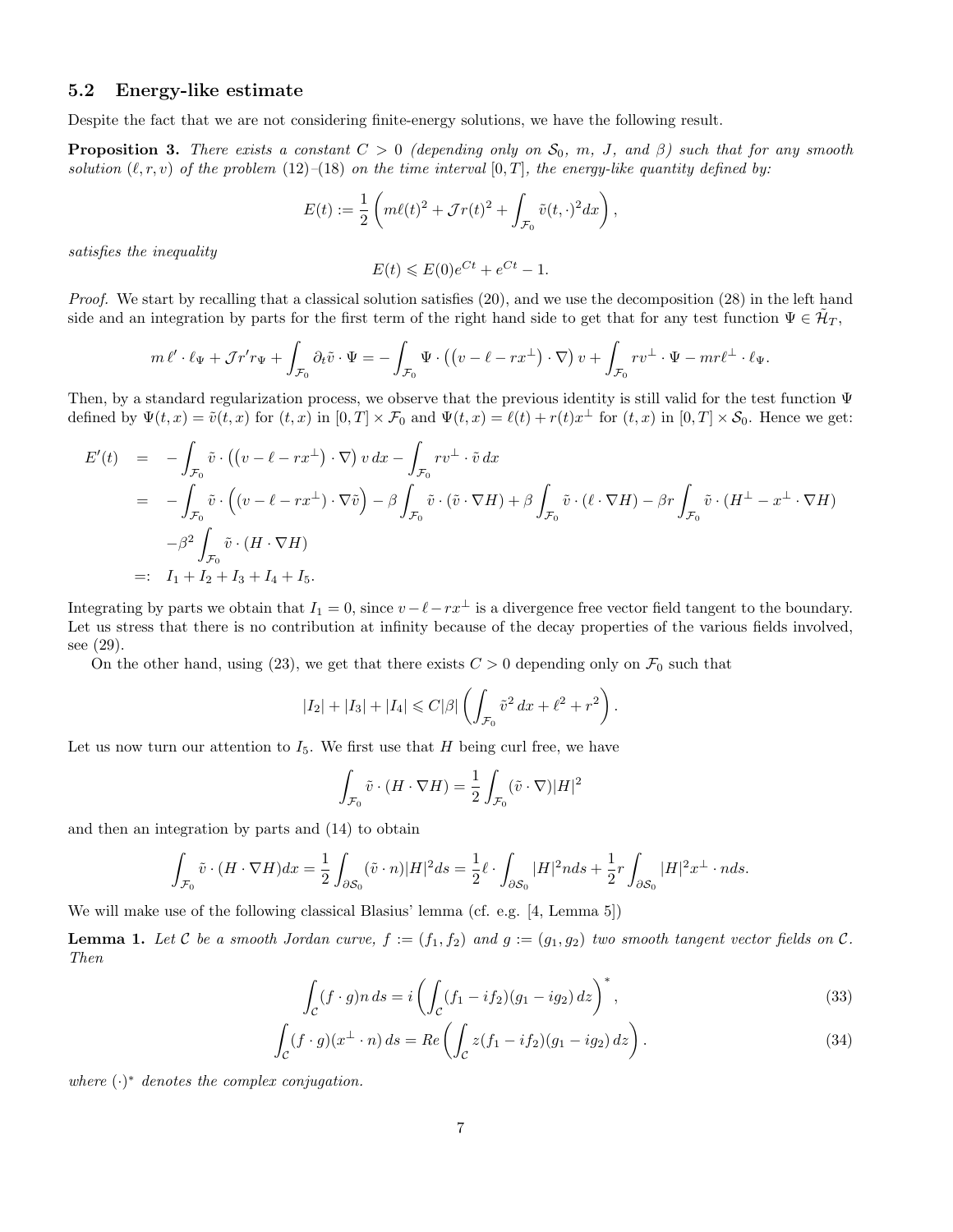Therefore using the Laurent series expansion for  $H = (H_1, H_2)$  (see e.g. [4, Eq. (33)]):

$$
H_1(z) - iH_2(z) = \frac{1}{2i\pi z} + \mathcal{O}\left(\frac{1}{z^2}\right),\,
$$

where we identify  $(x, y) \in \mathbb{R}^2$  and  $x + iy \in \mathbb{C}$ . Then Cauchy's residue Theorem gives that  $I_5 = 0$ .

Collecting all these estimates it only remains to use Gronwall's lemma to conclude.

### 5.3 Bound of the body acceleration

The aim of this section is to prove the following a priori estimate of the body acceleration.

**Proposition 4.** There exists a constant  $C > 0$  depending only on  $S_0$ , m, J,  $\beta$  and  $E(0)$  such that any classical solution of  $(12)$ – $(18)$  satisfies the estimate

$$
\|(\ell',r')\|_{L^{\infty}(0,T)} \leqslant C.
$$

*Proof.* Again, after an approximation procedure, we can use (20) with, as test functions, the functions  $(\Psi_i)_{i=1,2,3}$ defined by  $\Psi_i = \nabla \Phi_i$  in  $\mathcal{F}_0$  and  $\Psi_i = e_i$ , for  $i = 1, 2$  and  $\Psi_3 = x^{\perp}$  in  $\mathcal{S}_0$ . We observe that

$$
\left( (\partial_t \tilde{v}, \Psi_i)_{\rho} \right)_{i=1,2,3} = \mathcal{M}_1 \begin{pmatrix} \ell_1 \\ \ell_2 \\ r \end{pmatrix}'(t) + (A_i)_{i=1,2,3}(t),
$$

where

$$
\mathcal{M}_1 := \begin{bmatrix} m \, \text{Id}_2 & 0 \\ 0 & \mathcal{J} \end{bmatrix} \text{ and } A_i := \int_{\mathcal{F}_0} \partial_t v \cdot \nabla \Phi_i \, dx. \tag{35}
$$

Let us examine  $A_i$  for  $i = 1, 2, 3$ . As div  $v = 0$  for all time, using  $(24)-(25)$  we deduce that

$$
A_i = \int_{\partial \mathcal{S}_0} \partial_t v \cdot n \, \Phi_i \, ds.
$$

Now using the boundary condition (14) and Green's formula we obtain

$$
(A_i)_{i=1,2,3} = \mathcal{M}_2 \begin{pmatrix} \ell_1 \\ \ell_2 \\ r \end{pmatrix}' \text{ where } \mathcal{M}_2 := \left[ \int_{\mathcal{F}_0} \nabla \Phi_a \cdot \nabla \Phi_b \, dx \right]_{a,b \in \{1,2,3\}}
$$

encodes the phenomenon of added mass, which, loosely speaking, measures how much the surrounding fluid resists the acceleration as the body moves through it. We also introduce the matrix

$$
\mathcal{M} := \mathcal{M}_1 + \mathcal{M}_2,\tag{36}
$$

which is symmetric and positive definite. The equations given by  $(20)$  are now recast as follows:

$$
\mathcal{M}\begin{bmatrix} \ell \\ r \end{bmatrix}' = \begin{bmatrix} B_i + C_i + D_i \end{bmatrix}_{i \in \{1,2,3\}},
$$

where

$$
B_i := \int_{\mathcal{F}_0} v \cdot \left[ (v - \ell - rx^\perp) \cdot \nabla \nabla \Phi_i \right] dx, C_i := - \int_{\mathcal{F}_0} rv^\perp \cdot \nabla \Phi_i dx \text{ and } D_i := \begin{bmatrix} -mr\ell^\perp \\ 0 \end{bmatrix}.
$$

Let us now make use of the decomposition (28). We have

$$
B_i = \int_{\mathcal{F}_0} \tilde{v} \cdot [(\tilde{v} \cdot \nabla) \nabla \Phi_i] dx + \beta \int_{\mathcal{F}_0} H \cdot [(\tilde{v} \cdot \nabla) \nabla \Phi_i] dx + \beta \int_{\mathcal{F}_0} \tilde{v} \cdot [(H \cdot \nabla) \nabla \Phi_i] dx
$$
  

$$
+ \beta^2 \int_{\mathcal{F}_0} H \cdot [(H \cdot \nabla) \nabla \Phi_i] dx - \int_{\mathcal{F}_0} \tilde{v} \cdot [((\ell + rx^\perp) \cdot \nabla) \nabla \Phi_i] dx - \beta \int_{\mathcal{F}_0} H \cdot [((\ell + rx^\perp) \cdot \nabla) \nabla \Phi_i] dx,
$$
  

$$
-C_i = \int_{\mathcal{F}_0} r\tilde{v}^\perp \cdot \nabla \Phi_i dx + \beta \int_{\mathcal{F}_0} r H^\perp \cdot \nabla \Phi_i dx.
$$

It then suffices to use Proposition 3 and the decaying properties of  $\Phi_i$  and H to obtain a bound of  $\ell'$  and r'.

 $\Box$ 

 $\Box$